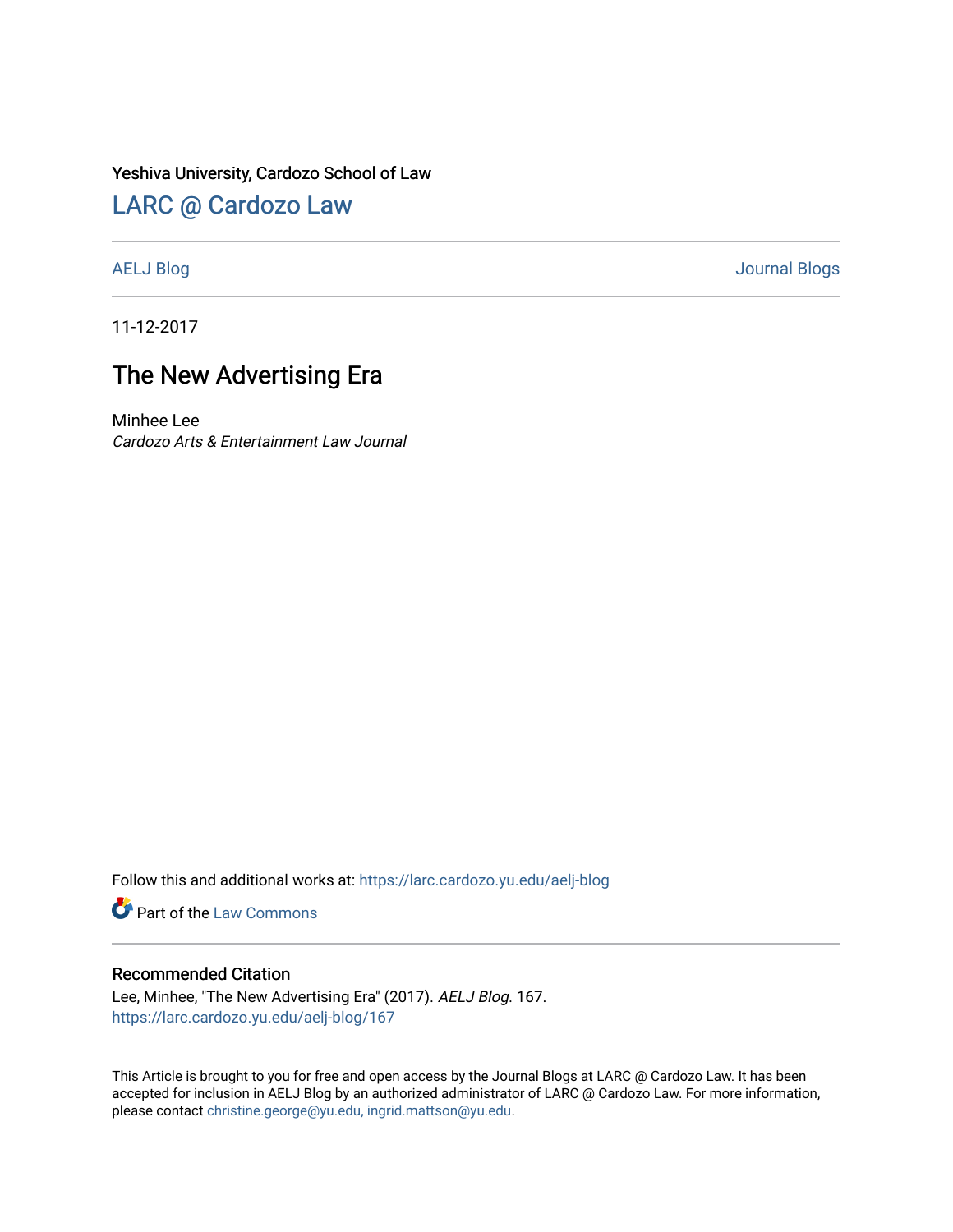# **The New Advertising Era**

B[YMINHEE LEE/](https://cardozoaelj.com/author/minheelee/) ON NOVEMBER 12, 2017

There used to be a simpler time when live news happened but twice a day. I obviously don't mean that literally. But whatever happened around town and across the world throughout the day (and night), people in their bathrobes picked up their papers still moistened in the morning dew, with steaming cups of coffees in their hands. They would then actually sit down on a kitchen table, and read (imagine that!) news. That's the first time of the day news broke to the public in the simpler era. Sure, the time did not freeze for the rest of the day, but whatever happened after the time that paper went to print at the break of dawn simply had to wait its turn for another day. There was no way to edit throughout the day and recirculate that information. Information on paper did not circulate instantaneously.

The second time news happened was when the families gather in front of a TV after a dinner to watch the evening news. To cover international news, news agencies, papers, and broadcasters sent their reporters overseas and set up a bureau. There used to be a set time and place where most people could access news, and to a certain extent, information in general. It was simply neither everywhere nor anytime.

The internet made things easier to edit and recirculate as further developments took place. People now could access news 24 hours a day. The advent of Social Media further changed the paradigm of news and information transmission and reception. News channels and papers could not keep up with virtually ubiquitous presence of well over 3 billion social media users scattered around the world, including 2.01 billion Facebook users[,\[1\]](https://cardozoaelj.com/2017/11/12/new-advertising-era/#_ftn1) 328 million Twitter users,  $[2]$  and 700 million Instagram users,  $[3]$  instantaneously transmitting news stories from ground zero. The traditional news outfitters became last in time to break news. When something happens anywhere in the world, people hear about it on Social Media first.<sup>[4]</sup> As people moved away from the traditional platforms to social media platforms, so did demand for advertising[.\[5\]](https://cardozoaelj.com/2017/11/12/new-advertising-era/#_ftn5) Even with advertisers who remain loyal to the traditional TV advertising, "[a] new trend is fast developing as a standard for global brands and ad agencies – integrated TV and social media campaigns."[\[6\]](https://cardozoaelj.com/2017/11/12/new-advertising-era/#_ftn6)

The Social Media Revolution changed the way people consumed products. To get information on a product, interested customers used to seek out a friend who had used it before. Potential consumers received information (though highly biased) about a certain product through traditional forms of advertising (on TV, movies, billboard, print, and radio) or as a chance encounter of a street events as part of their BTL (Below the Line advertising initiatives are designed to meet potential consumers in person and give them an opportunity to interact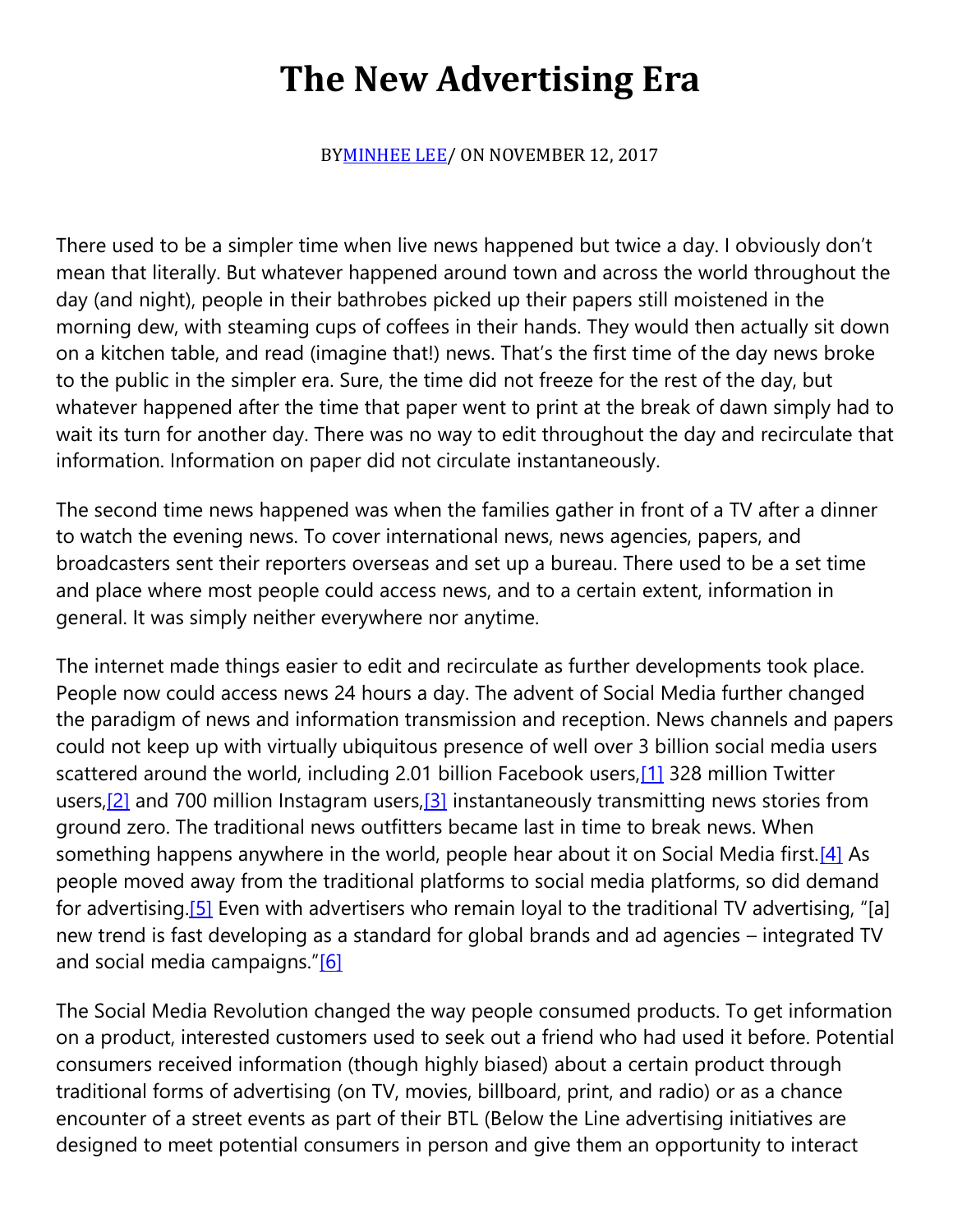with the product and company's representatives) advertising campaigns. Social Media postings are replacing the roles traditionally played by trusted friends. Consumers can potentially be vulnerable to unfiltered, biased information disguised as "user review" when paid endorsements are not disclosed as such. Celebrities and influencers post photos of themselves using a particular product, write a review, or flat-out endorse the product via their social media accounts. Sometimes the photo angle is obvious enough that many consumers viewing it could infer it to be an endorsement for which the celebrity or the influencer had been compensated. However, there is a real danger in failing to properly putting the consumers on notice that the posting she is viewing is a paid content. To address this pressing issue, the Federal Trade Commission (FTC), the federal agency in charge of regulating advertising activities and protecting consumers, came up with a "guideline"—FTC's Endorsement Guides: What People Are Asking[.\[7\]](https://cardozoaelj.com/2017/11/12/new-advertising-era/#_ftn7)

This guideline recommends that bloggers and social media users fully disclose the fact that they are paid by the company to endorse the product.<sup>[8]</sup> It is a step towards the right direction in better informing consumers and encouraging fair business competition but mere guideline without a force of law will be hard pressed to regulate conduct[.\[9\]](https://cardozoaelj.com/2017/11/12/new-advertising-era/#_ftn9) Disclosure requirements and other specific regulations that businesses must follow to have their advertisement aired or printed via the traditional advertising platforms are governed by a code with actual legal consequences for noncompliance[.\[10\]](https://cardozoaelj.com/2017/11/12/new-advertising-era/#_ftn10) The time is ripe to extend the same level of legal regulations in the field of social media endorsement given its increasing dominance in shaping public opinion and norm.

*Minhee Lee is a second-year student at Benjamin N. Cardozo School of Law and a Staff Editor, Volume 36 of Cardozo Arts and Entertainment Law Journal.*

[\[1\]](https://cardozoaelj.com/2017/11/12/new-advertising-era/#_ftnref1) Facebook, <https://newsroom.fb.com/company-info/> (last visited October 1, 2017).

[\[2\]](https://cardozoaelj.com/2017/11/12/new-advertising-era/#_ftnref2) Twitter, *Q2 2017 Letter to Shareholders*, [http://files.shareholder.com/downloads/AMDA-](http://files.shareholder.com/downloads/AMDA-2F526X/5310948323x0x951000/718EA233-DF7E-4ECB-AC2B-BFAB3F067C72/Q217_Shareholder_Letter.pdf)[2F526X/5310948323x0x951000/718EA233-DF7E-4ECB-AC2B-](http://files.shareholder.com/downloads/AMDA-2F526X/5310948323x0x951000/718EA233-DF7E-4ECB-AC2B-BFAB3F067C72/Q217_Shareholder_Letter.pdf)[BFAB3F067C72/Q217\\_Shareholder\\_Letter.pdf.](http://files.shareholder.com/downloads/AMDA-2F526X/5310948323x0x951000/718EA233-DF7E-4ECB-AC2B-BFAB3F067C72/Q217_Shareholder_Letter.pdf)

[\[3\]](https://cardozoaelj.com/2017/11/12/new-advertising-era/#_ftnref3) Instagram, [https://instagram-press.com/blog/2017/04/26/700-million/.](https://instagram-press.com/blog/2017/04/26/700-million/)

[\[4\]](https://cardozoaelj.com/2017/11/12/new-advertising-era/#_ftnref4) Meranda Adams, *Inforgraphic: How Social Media Wins at Breaking News*, [http://www.adweek.com/digital/social-media-wins-at-breaking-news/,](http://www.adweek.com/digital/social-media-wins-at-breaking-news/) April 18, 2012 (last visited October 1, 2017).

[\[5\]](https://cardozoaelj.com/2017/11/12/new-advertising-era/#_ftnref5) Kurt Abrahamson, *Social Media Is the New Television – Opinion: Viewership is moving away from television to go further online*, [http://www.adweek.com/digital/kurt-abrahamson](http://www.adweek.com/digital/kurt-abrahamson-sharethis-guest-post-social-media-is-the-new-television/)[sharethis-guest-post-social-media-is-the-new-television/](http://www.adweek.com/digital/kurt-abrahamson-sharethis-guest-post-social-media-is-the-new-television/) (last visited November 2, 2017).